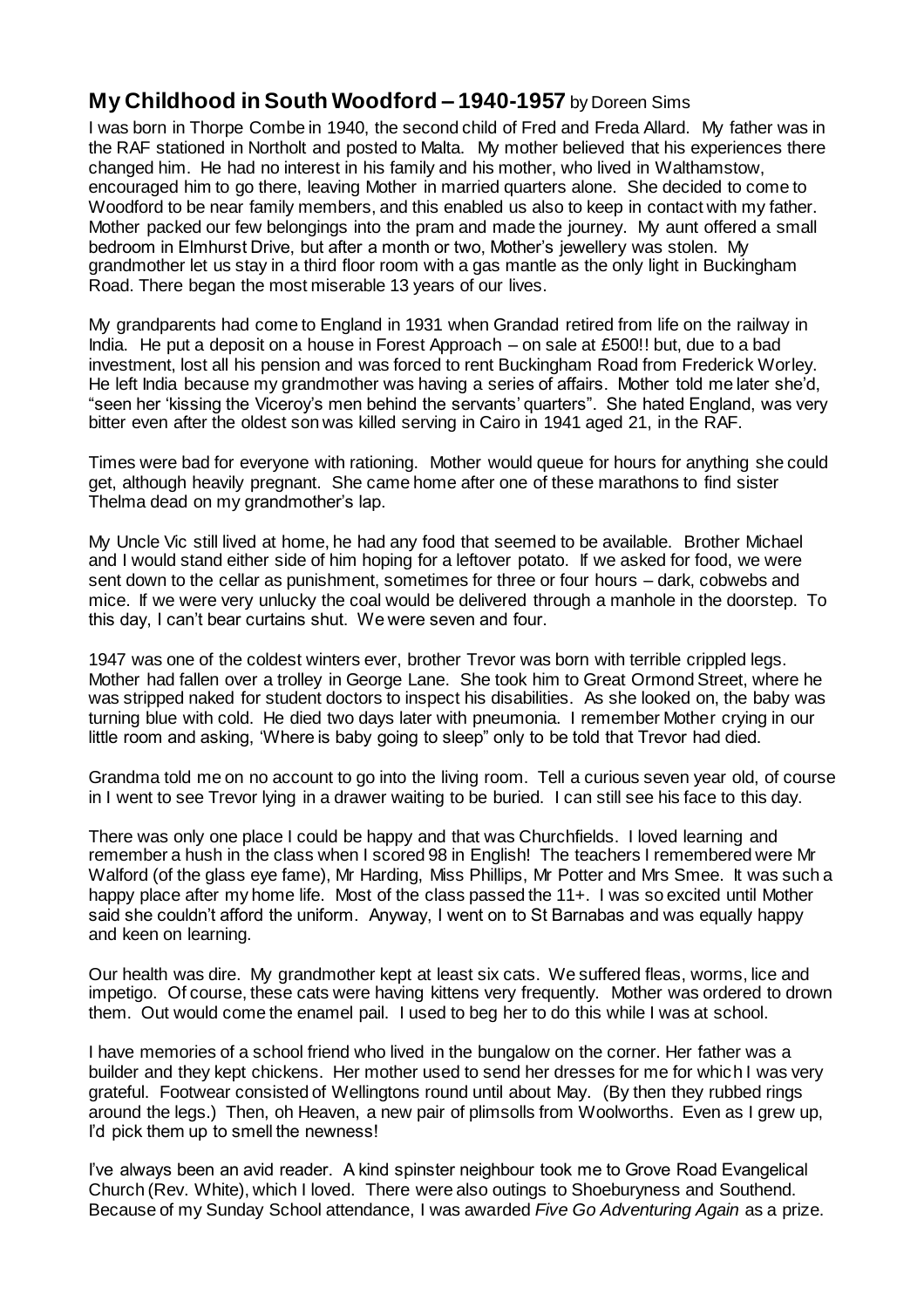

There was no proper light in our room, but somewhere I found an oil lamp and one night I fell asleep, setting light to my pillow and mattress. Thankfully, Mum smelled burning and raced up three flights of stairs to get the sash window open and burning bed linen out of the window.

I particularly remember a family who I think lived in Malmesbury Road. Their daughter always had a birthday party. It was magic for us with tiny fish paste sandwiches, a pink blancmange rabbit on a plate of green jelly and games like 'pin the tail on the donkey' and 'squeak piggy squeak'.

I also remember two sisters who lived on the Grove Road end, who would invite us to see Muffin the Mule on their tiny television, then the repeat at about 4.00pm. We also created a play area in Stanley Road, where three or four houses were flattened by a bomb. We'd spend hours digging in the debris, inventing stories around finding an old bone, which must be Hitler's. What imaginations!

Despite the horrors of the house, we were so lucky to be near The Forest, Mill Plain with stone tank traps to jump between and a look out near the road – very useful when it rained. The freedom of The Forest was wonderful – fishing, making dens, walking to Highams Park or nearly to Chingford. I'd always hoped my children had that freedom.

I enjoyed my time at St Barnabas and left in 1955. The careers officer looked at my books and decided I would be suitable for a job in the Civil Service, with a whole £5 a week to start.

I had started to go out a bit with a friend. Her stepmother sang at St George's in Shernhall Street in a social club. There was a dance every Sunday evening and there I met my first love in 1957. He was Catholic and there was quite a thing about marrying out of the faith. We stayed together until 1961, when we went our separate ways. I still hear from him.

Then began a better chapter in our lives. I missed the 623 bus to the Napier Arms and when I got home, I was locked out. (I was two minutes late.) The only place I could think of was that of Mother's youngest brother who lived in Debden. I started the long walk and arrived there at 1.30am. They took me in and then began Mother's onslaught on the Council, as I was, at 17, under her care until I was 18. There were Council Offices in the High Road and Mother went every day and Saturday mornings for about six months until, one day, she came to meet me to say we'd been given a new council flat in Woodford Bridge, Purleigh Avenue. After 13 years of misery, we had our own home at last. There was a downside. I, at 17, was the only wage earner. I'd pay the rent and with my fares to London didn't have much left. Michael was 13, Gillian 4. Getting our own home really spurred Mother on. At 47, she was out of her mother's dominance. By word of mouth, she got a job at Barnardo's where she could take my sister along. Then, when Gilly started school, she had a succession of different jobs, including at Claybury, several local hospitals, school cleaning – she really blossomed. Between us, we got a three-piece suite, a mat and small television. Her last job was as the tea lady in the Frank Theak and Roskilly tie factory in Woodford Bridge near The White Hart. She wasn't bitter about her past and said she felt reborn. My grandmother went to live in Elmhurst Drive with my aunt. I don't remember when she died, only that I wore a bright blue dress to the funeral.

My dear mother, who lived on a diet of bread and dripping to give us what she could, died aged 97.

Georgina born 1938 – died 3 months Doreen born 1940 Thelman born 1942 – died 3 months Michael born 1944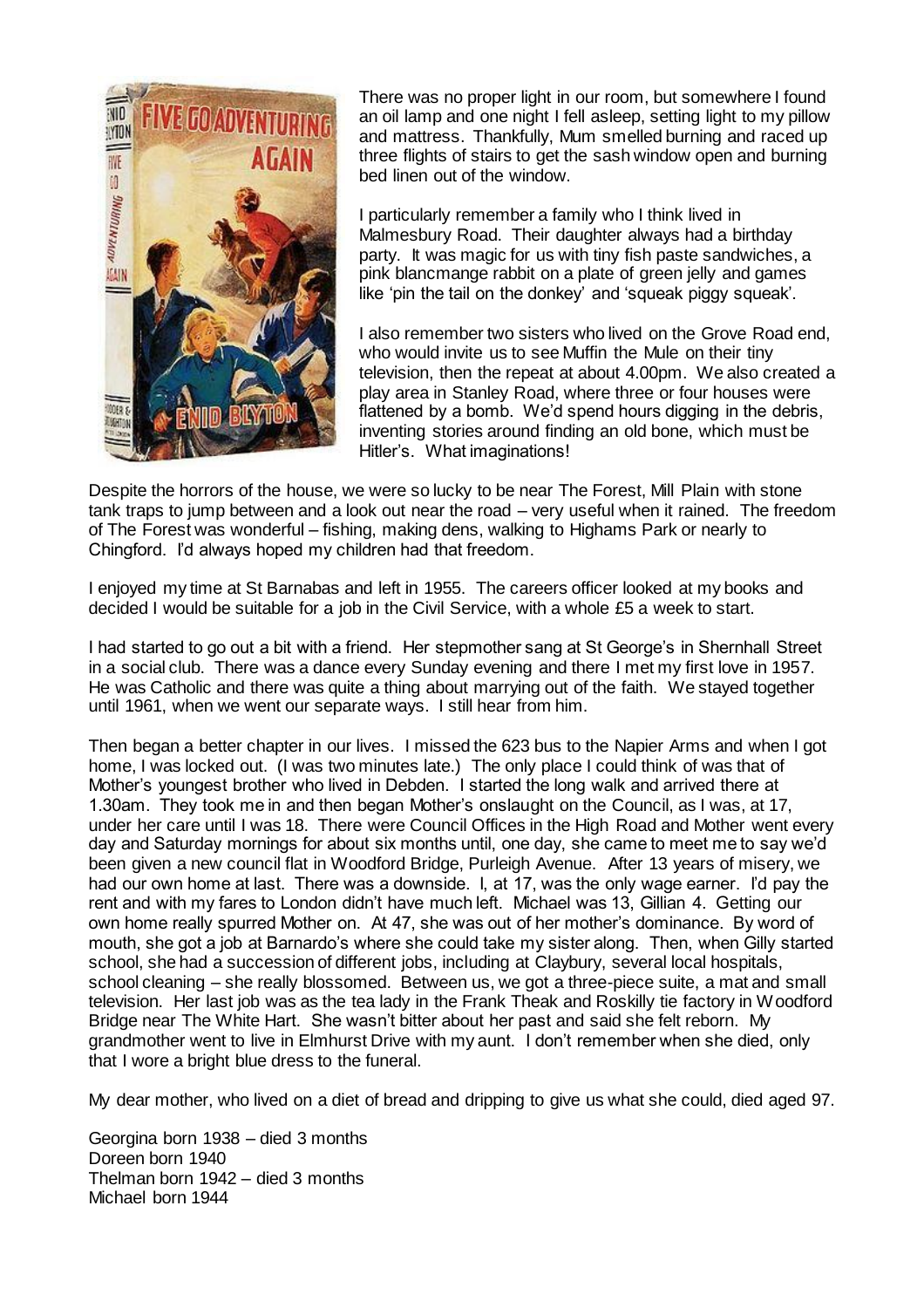Trevor born 1947 – died 3 months Gillian born 1952

I married in 1963 – three children, Maria 52, Antony 50, Leigh 45 (as at 2015). Still living in Waverley Road since 1963.

I remember:

- being a Water Sprite on stage at the Memorial Hall in about 1950
- Playing with a French girl who came to stay opposite us in 'Chapel le Frith' with her relatives
- Trying to wash my hair under a cold tap in the scullery with Surf soap powder. My grandmother pushed me out of the way and my hair became so stiff I couldn't go to work for two days. She was more spiteful, as she realised I was blooming into a young lady
- Seeing Mother in our back yard lying on the ground when a doodlebug cut out over the house
- Spending nights in the damp air raid shelter with lots of woodlice scuttling about and many hours in the George Lane shelter opposite Woolworths
- Being banned from the Primrose League after innocently saying, "My mum votes Labour."

Doreen Sims, 23rd June 2016



THE WOODFORD MEN'S OWN BROTHERHOOD WILFRED LAWSON, LARGE HALL. SUNDAYS 3-15 To 4-15.

**The Brotherhood of Men** by John Lovell with input from Gerard Greene of Redbridge Council's Museum and Heritage Service

The Brotherhood of Men in Woodford had no Masonic links! I recently acquired a photograph of a meeting of the Brotherhood of Men in the Main Hall of the Wilfrid Lawson Hotel. In seeking more information, I swapped a copy of my image with one of the Charter of the South Woodford Brotherhood and Sisterhood held by Redbridge Council's Museum and Heritage Service.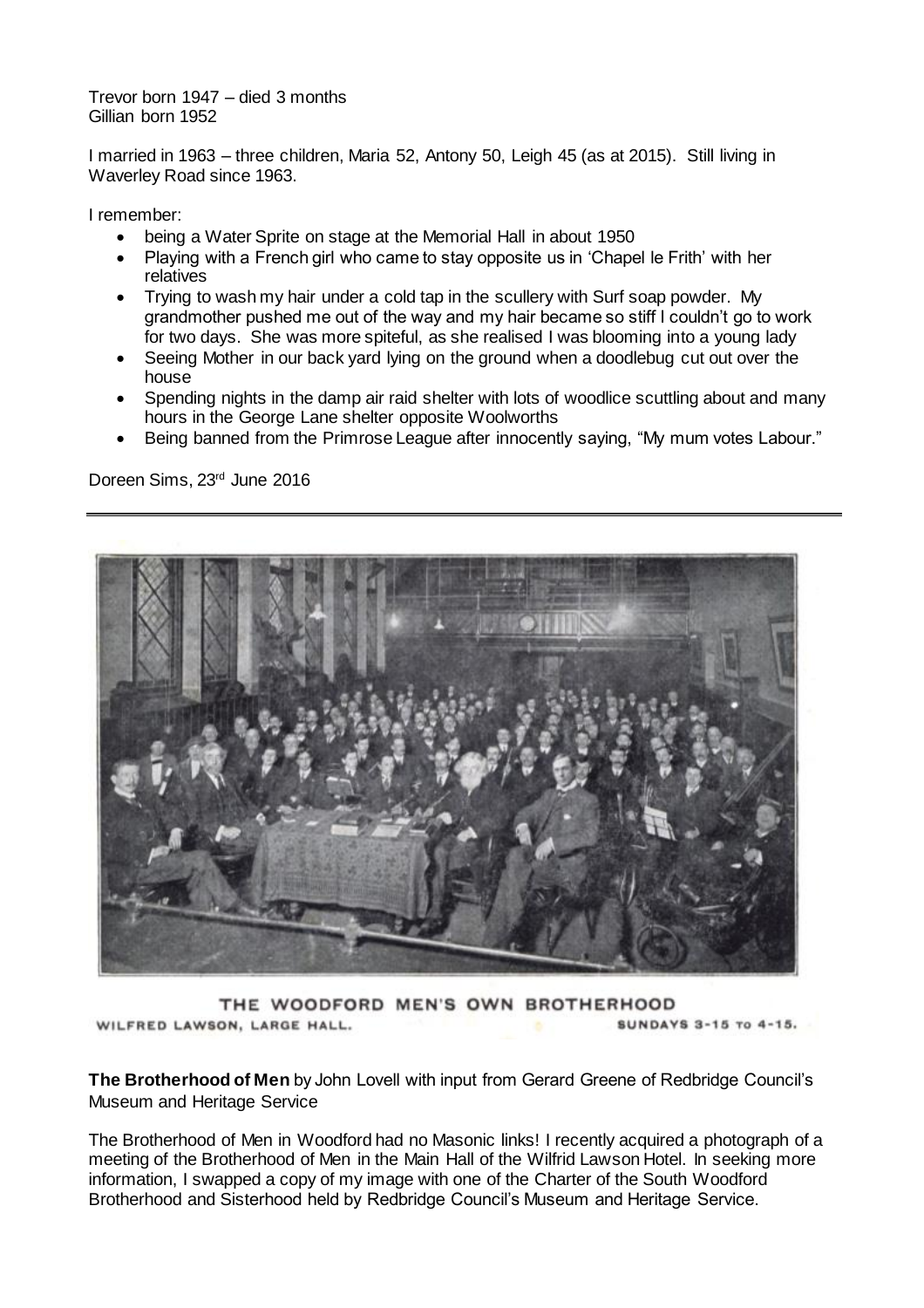The South Woodford Brotherhood and Sisterhood, having adopted the Covenant of the Brotherhood Movement, was granted the Charter of Society Membership in October 1912 – 'One is your Master, even Christ, and all ye are Brethren'. The certificate dates from 1948 although South Woodford joined in 1912 as this date is also on the certificate. Gerard Greene of our local Museum Service tells me that The Charter in the Redbridge's collection was possibly given to the Congregational Church, George Lane in South Woodford (now the site of Marks & Spencer).

The London Federation of Brotherhoods and Sisterhoods was part of the Brotherhood Movement whose covenant was

- 1. To win the people for Jesus Christ
- 2. To give ourselves to the faith and service of Christian Brotherhood
- 3. To promote the practical expression of Religion
- 4. To encourage the exercise of Christian Citizenship
- 5. To assist the spirit of co-operation and goodwill in Industry
- 6. To promote International Peace and the fellowship of Nations

## **Background**

John Blackham (1834-1923) was born in West Bromwich. He started work apprenticed to Mr Eld, a linen draper in West Bromwich and, in his early 20s, he went into partnership with his former employer, trading as Eld and Blackham. During the following years, the business expanded.

As well as being a successful businessman, John Blackham was also a member of the Ebeneezer Congregational Church and, at the age of 29, was made a Deacon and then Senior Deacon, a post which he held until his death.

The father of the late comedian, Kenneth Horne, was a well-known Congregational Minister, the Reverend Silvester Horne. He once said of John Blackham, that "He discovered the Sunday afternoon! There were many people who never discovered it; they had always slept through it! But on Sunday afternoons the whole manhood of the country was at liberty, and therefore it was the time to do good work for humanity."

In 1870, John Blackham founded the first Adult School in the area outside Birmingham and was responsible for forming the Home Mission. In 1875, he was locked out of a Moody and Sankey Sunday Afternoon meeting in Birmingham Town Hall and, after asking about where there was another Young Men's meeting, he went to the Steelhouse Lane Congregational Church, where he joined with 30 other young men in a church that could hold 1,000 people. This fired his imagination. Together with the 30 and friends, he persuaded young men in West Bromwich to attend a meeting the following Sunday afternoon at Ebeneezer Church. 120 men attended and shortly the meeting grew to such an extent that they had to move from the school room to the church itself.

John Blackham found that many people had nothing against the Bible, but thought that the church itself was dull and this inspired him to name his movement 'The Pleasant Sunday Afternoon Movement'. His meetings became popular among other Methodist and Baptist Churches. By 1905 a National Brotherhood Council had been formed. In 1906 a National Brotherhood Movement was set up and in 1912 a Women's Movement was established. In 1906 the Movement had 600,000 members and by 1914 this had grown to 1,300,000, of which more than half were women. This figure compared with 1,000,000 members of the Labour Party in 1906.

**Redbridge Museum's summer exhibition 'Ship Ahoy!'** runs from 23rd July – 3rd September during the Museum's usual opening hours: Tuesday - Friday 10 – 5. Saturday 10 - 4. This provides educational activities and family fun about rivers, ship and seas with a varied programme of activities throughout August.

For more details of events and activities visit www.redbridge.gov.uk/museum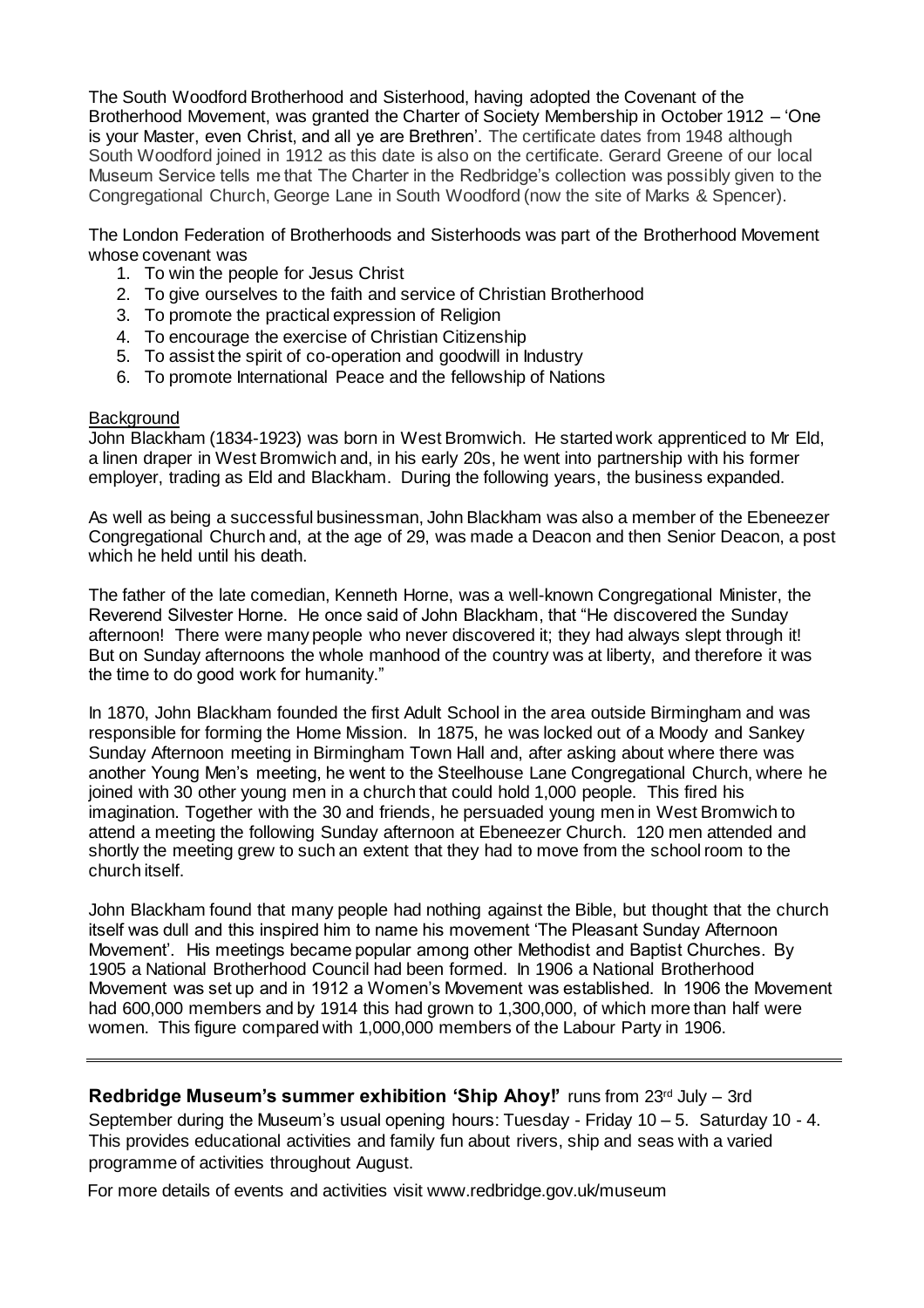## **Woodford Apprentices at Cuckney Mill** by Georgina Green

In 1723 an Act of Parliament empowered parishes to establish buildings to house and give work to their poor (hence the term 'workhouse') and this was often back-breaking and soul-destroying tasks like breaking up stones and picking oakum. This involved picking tar from old ropes and untwisting them which made the fingers very sore. In about 1793 inmates of the Woodford workhouse, at the top of Monkhams Lane, were either employed picking oakum or at spinning.

By the end of the 18<sup>th</sup> century the number of factories in the north of England rapidly increased and factory owners had difficulty in obtaining sufficient child labour. So agents were sent to London and the south to 'apprentice' children from the workhouses and take them to work in the north. Hard soul-destroying work among friends was one thing, however, it was quite another matter to take children hundreds of miles away from their home village to do work which was monotonous and dangerous. After seven years apprenticeship the children were qualified for very little and some became crippled. Many never returned home.

In 1993 the Historical Association published a teaching guide *Bound Apprentice : Essex Children in the eighteenth-century Textile Industry* by Harry Carmichael and I obtained a copy at that time. It looks at the fate of children from Chelmsford and Woodford, using Vestry records held at the Essex Record Office. It explains that in 1788 the Woodford authorities sent eight children, aged between 8 - 13, to work in a textile mill at Cuckney near Mansfield in Nottinghamshire and more followed, but none were sent unless their parents agreed. However, the parish officers seemed to have been more caring than some. Once their apprenticeship had finished the children were helped to find a new life, either in Nottinghamshire or back home at Woodford.

I wrote about this publication in the Woodford Historical Society newsletter for Spring 1995 but have never forgotten the story as I knew my own ancestors were cotton spinners at a mill in Bollington (north of Macclesfield) for much of the 19<sup>th</sup> century. I recently visited Quarry Bank Mill at Styal, (north of Wilmslow and about 8 miles from Bollington) which is now run by the National Trust. They have costumed experts and other staff to show the development from spinning and weaving as a cottage industry, through the various stages to full mechanisation. I wanted to find out more about how my ancestors lived and thought it might be of interest to pass on some of what I learned in relation to the apprentices.

The ending of the American War of Independence in 1783 enabled merchants to obtain cotton from the plantations and the patent taken out by Arkwright on his waterframe expired in the same year. Both Cuckney and Quarry Bank Mills were started at about this time. Both mills had an Apprentice House and that at Quarry Bank is open to the public. The Greg family who owned and managed the mill were caring in comparison with many mill owners and Mrs Greg took an interest in the welfare of the children. They preferred girls to boys as they were less likely to cause trouble. The girls slept two to a wooden bed, with straw mattresses, up to 40 girls in one big dormitory. They were locked in at night and sanitation was by potty! The boys were housed in smaller rooms. Their diet was largely porridge, but served with vegetables in the evening. On Friday and Sunday evenings the children had meat. They had a garden with an orchard where they tended the vegetables which they ate. Mrs Greg employed teachers for the children although the lessons were most likely after their 12-hour day or on a Sunday, after church. The children did not receive any wages for the normal hours but received free board and lodging. The Gregs did not approve of physical abuse and most misdemeanours were punished by working extra hours, or by locking the child up.

Over the years more and more regulations were introduced and it became law that no child under 9 should be employed. Many of the children at Quarry Bank did not know when they were born. So their age was confirmed by examining their teeth to ensure all milk teeth had gone and by asking the child to raise his or her arm over the top of his or her head to touch the ear at the other side. It was considered that the forearm was not sufficiently developed to do this until about 9 years of age.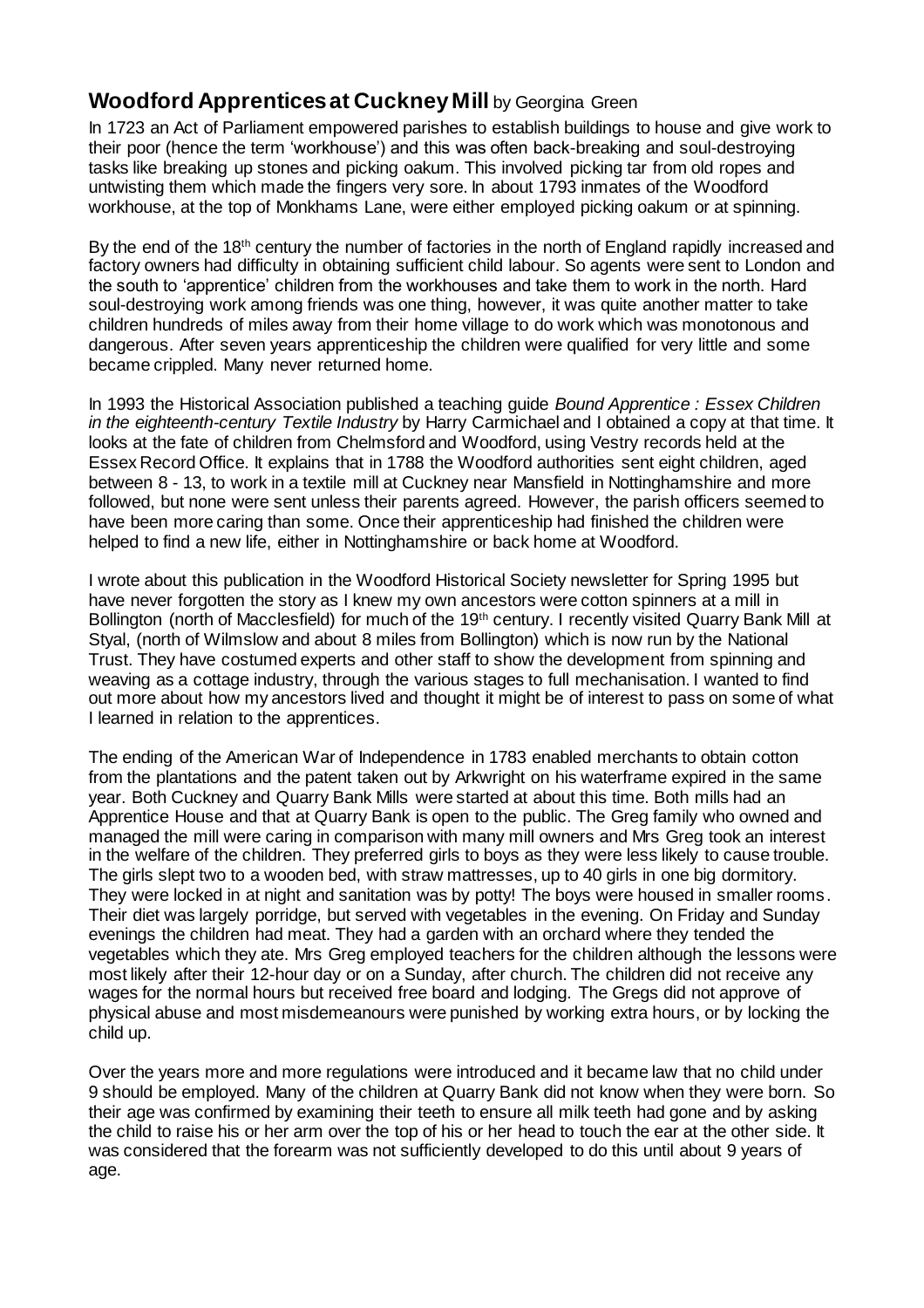The work the children were expected to do was dangerous in more ways than one. They were expected to go under the machinery and to tend to the threads while it was still running. There were no protective guards and loss of fingers or limbs was a frequent occurrence. If they survived without serious injury to the end of their apprenticeship, they could be taken on as paid workers and given their own home. However, the fine white 'dust' from the cotton filled the air and caused many lung diseases as the workers got older. High humidity was essential so with no ventilation it was very hot. The noise would have been deafening, as was evident to me when just three machines were turned on. In full production there would have been 40 or so running.

Apart from the work, the conditions were probably better than those they would have experienced had they lived in back-to-back cottages in mill towns with their own families. A recent television programme about the Brontë sisters explained that Haworth in 1845 was a bustling mill town. It

had three mills but the infrastructure could not keep up with the growing population. There was no domestic running water and in some cases an earth privy served 24 houses. 40% of children died before the age of six and the average age of death was 25 or 26. What a far cry from leafy Woodford! Taking the first 312 entries in the 1851 census for South Woodford, the average age was 26. There were 78 children aged 10 or under and 20 people aged 61 or over. The oldest was 87.





The schoolroom of the Apprentice House at Quarry Bank Mill (photos Georgina Green)

At Cuckney, the mill building is currently in use as a primary school. Apparently, if you go into the ground floor rooms of the school you can see the heavy wooden beam from which the water wheel was suspended. The waterwheel at Quarry Bank is a feature of the mill tour. The school website [\(http://www.cuckneyprimaryschool.co.uk/page/?pid=7\)](http://www.cuckneyprimaryschool.co.uk/page/?pid=7) also says that 'Opposite the school we see the Apprentices' House (now School Cottages) where orphan boys and girls were housed. They were as young as six and brought from the Foundling Hospital in London. During the working life of the mill (1786 – 1805) in total, 780 foundling children were recorded in the apprentice's register as having worked there.'

Cuckney Mill closed on July 12th 1844 but Quarry Bank continued to be run by the Greg family for several generations, well into the 20<sup>th</sup> century. I would thoroughly recommend a visit.

© Georgina Green, 1st May 2016